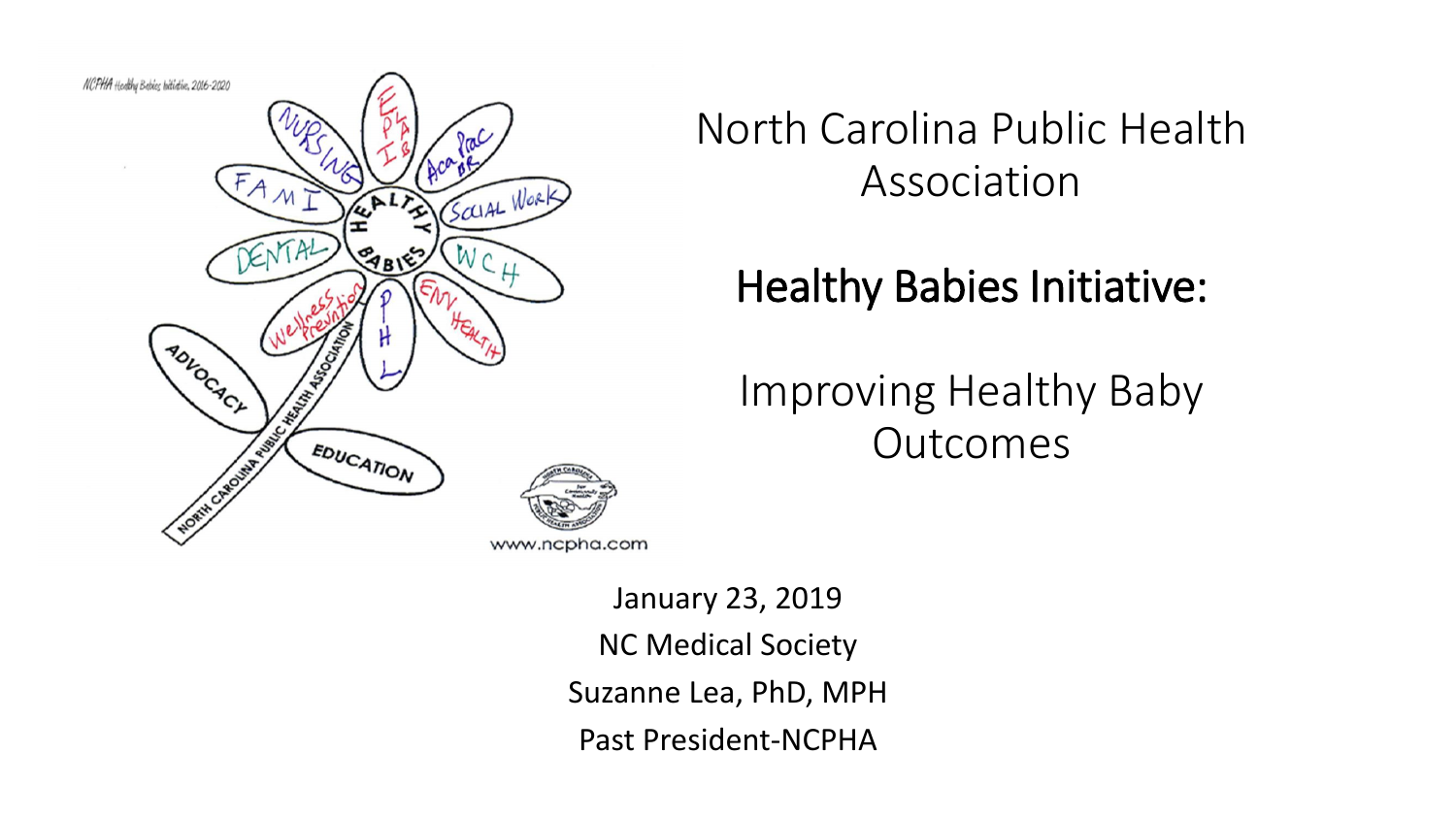# Background



**North Carolina Public Health Association** 

- NCPHA is a professional association of ~1200 members and organizations who serve in public health
- In 2016, NCPHA membership developed two ideas:
	- *How does the health of our communities impact infant mortality and healthy babies?*
	- *How can we improve all aspects of community health to reduce infant mortality and enhance survival of healthy babies?*
- The Healthy Babies Initiative (HBI) aims to improve healthy baby outcomes
- Elevate existing synergies and cross-discipline collaboration
- July 2016 Sections identified action steps to implement the Healthy Babies Initiative, 2016-2020
- Spring 2018 Existing baseline indicators/data were collected for action steps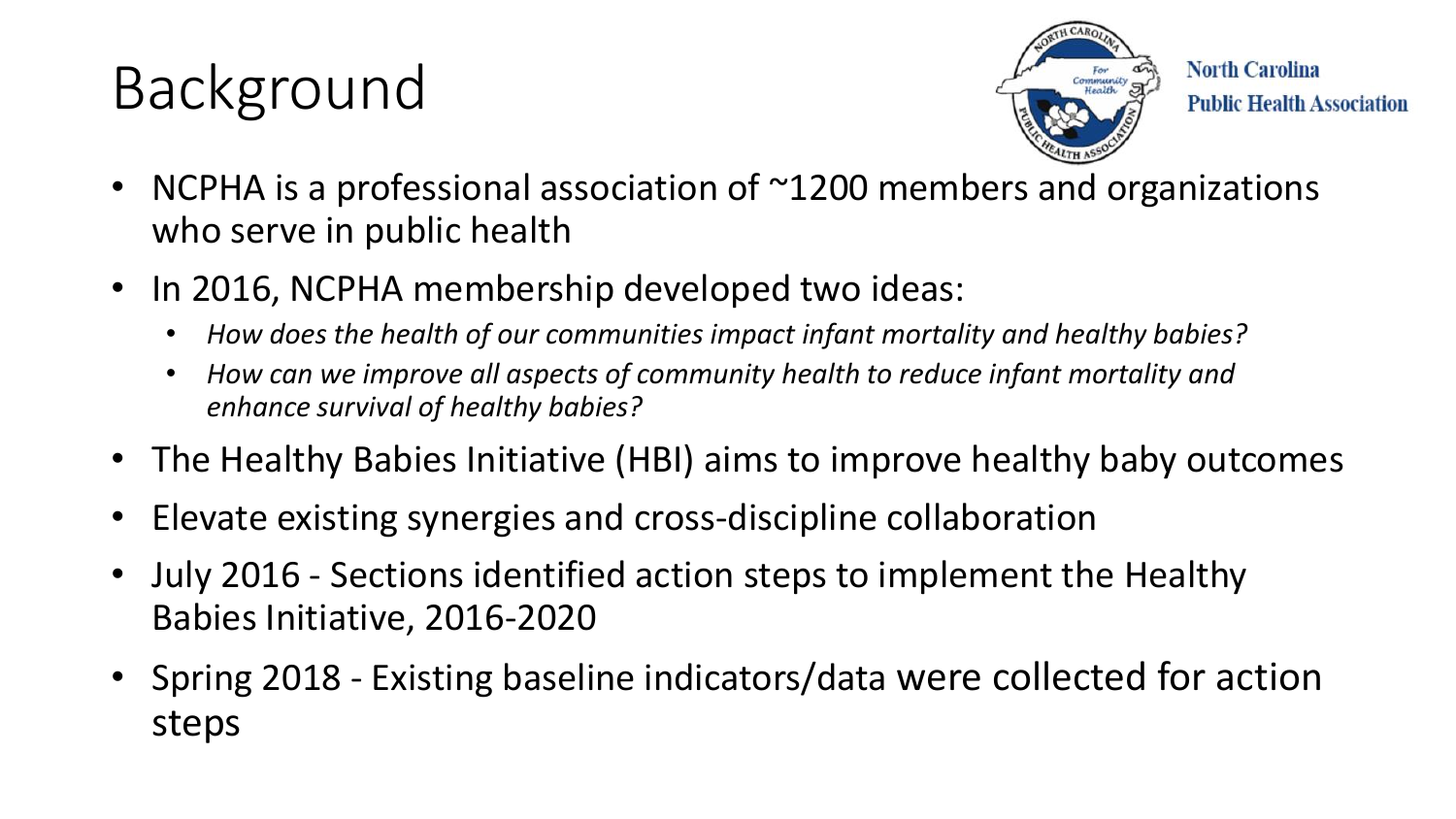## Section Activities

- Public Health Leadership
	- Focus on improving breastfeeding
- Women and Children's Health
	- Focus on improving father and male support pre and post delivery
- Dental
	- Into Mouth of Moms pilot Harnett County LHD and ECU SoDM
	- Provide dental care to pregnant moms
	- Educate connection between health of body and oral health
- Finance, Administrative, Management Support, and IT (FAMI)
	- reduce child fatalities



Suppressed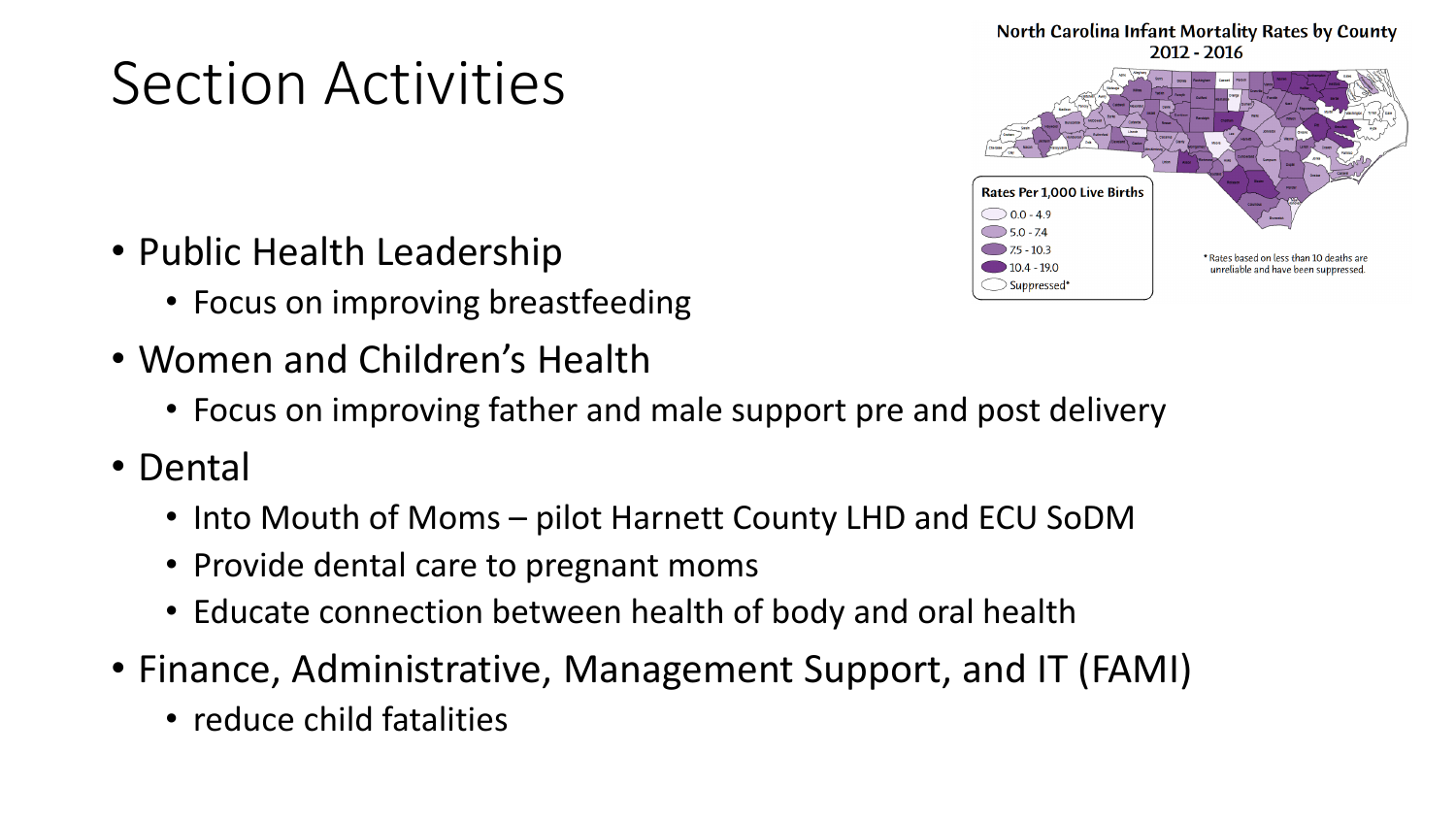### Section Activities

- Nursing
	- Educate on diet and preconception health
	- Video marketing campaign "If I'd only known"
- Environmental Health
	- Reduce childhood lead levels
	- Advocate for surveillance and funding vector control programs
- Epidemiology, Lab, and Biostatistics
	- Surveillance testing pregnant women for Zika virus
	- Surveillance for overdose in pregnant women

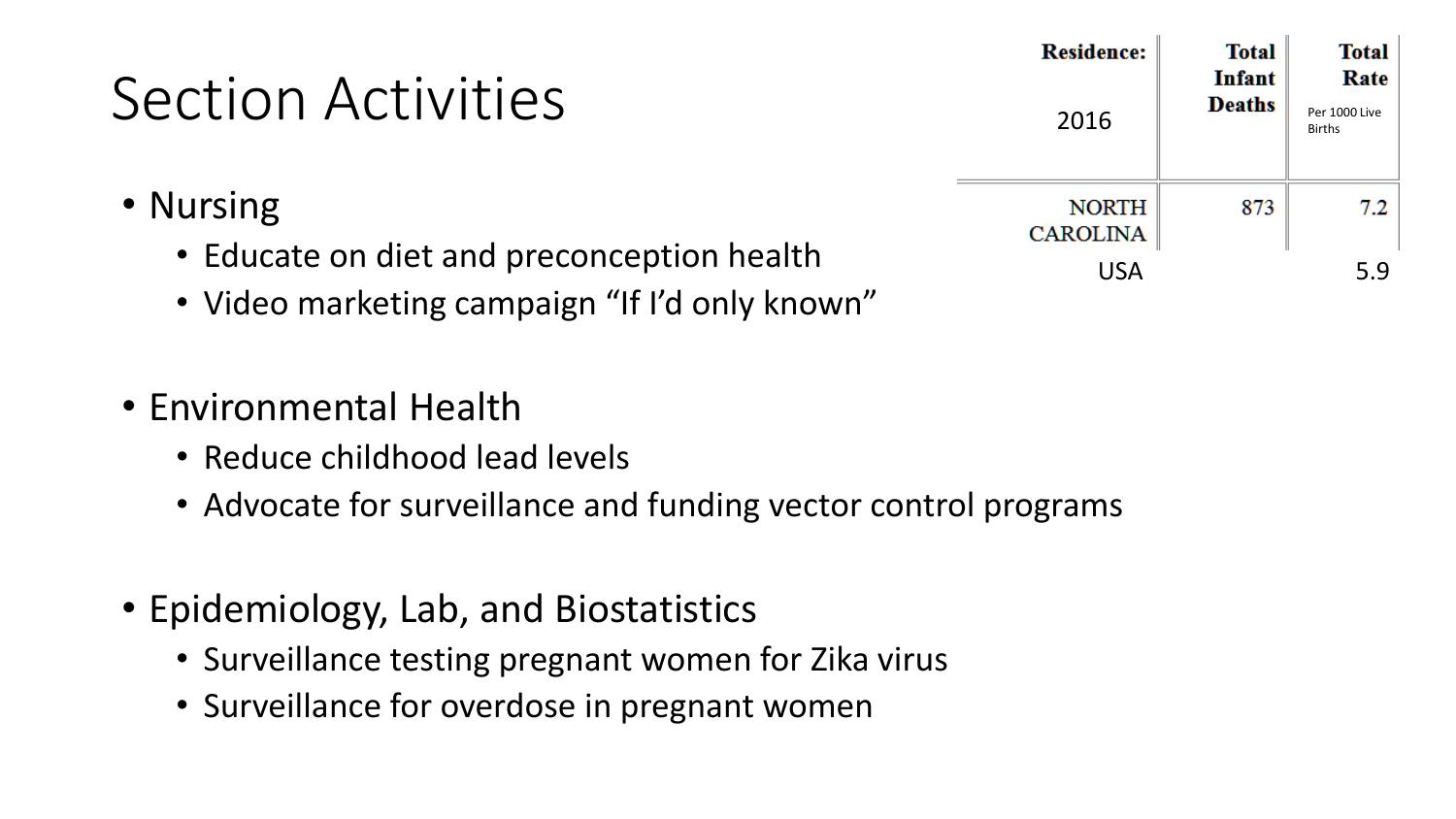#### Section Activities

- Wellness and Prevention
	- Increase topics about healthy baby outcomes at NCPHA annual meetings
	- Reduce smoking in homes of pregnant mothers
- Social Work
	- Reduce smoking in pregnant women and perinatal smoke exposure though smoking cessationNC Resident Infant Mortality Rates, 1997-2016